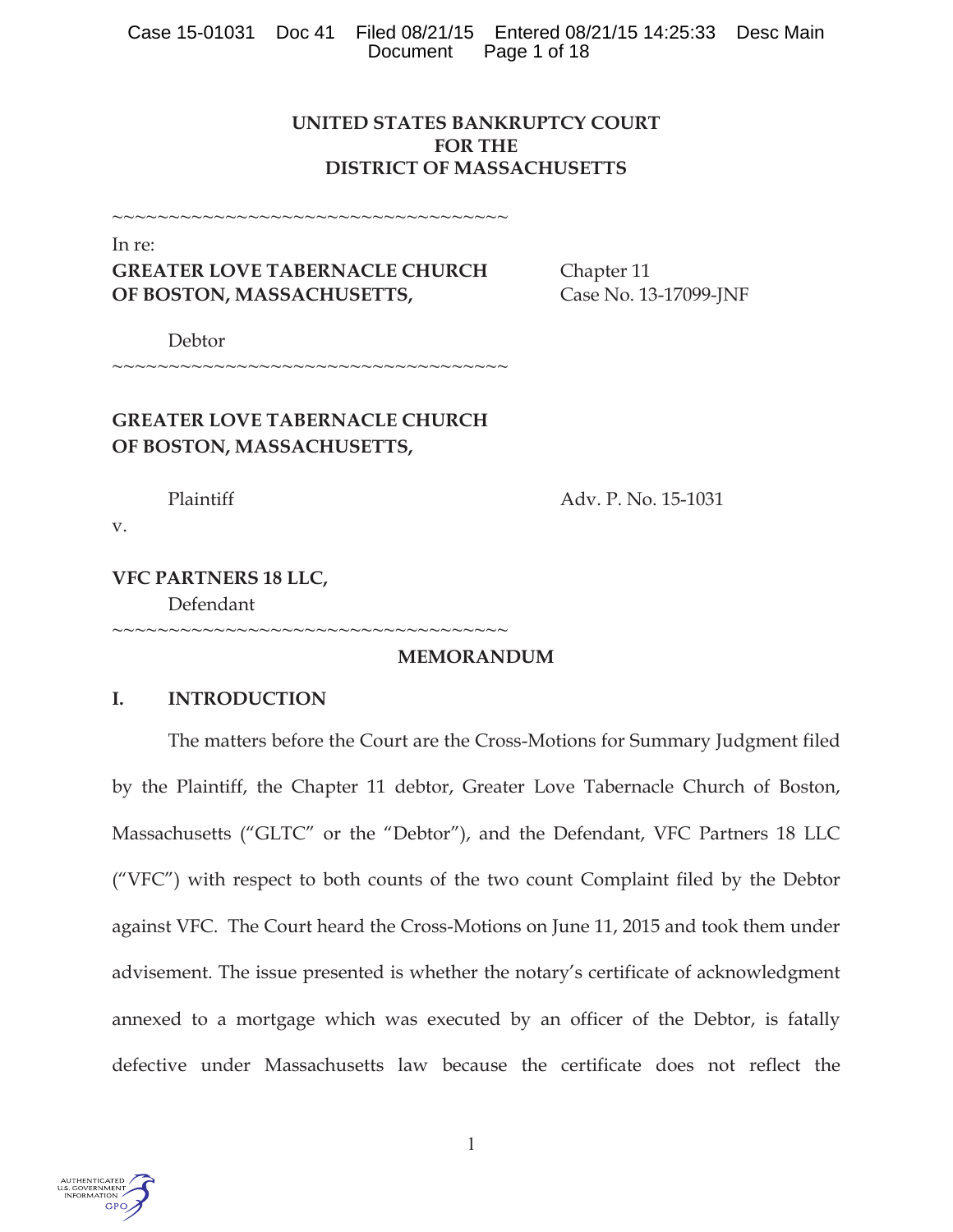#### Case 15-01031 Doc 41 Filed 08/21/15 Entered 08/21/15 14:25:33 Desc Main Page 2 of 18

representative capacity of the corporate officer who executed the mortgage on behalf of the corporation or that the execution of the mortgage was the free act and deed of the Debtor, thus permitting the Debtor as estate representative to avoid the mortgage for the benefit of the estate pursuant to 11 U.S.C. § 544(a)(3).

## **II. PROCEDURAL BACKGROUND**

On December 10, 2013, GLTC, a Massachusetts non-profit corporation, filed a voluntary petition under Chapter 11 of the Bankruptcy Code. Pursuant to 11 U.S.C. § 1107(a), GLTC is a debtor-in-possession acting with the powers of a trustee, including the avoiding powers set forth in 11 U.S.C. § 544(a)(3).

On February 17, 2015, GLTC filed its two count Complaint against VFC, seeking to avoid a mortgage held by VFC, as assignee, on real property owned by GLTC located at 95 and 101 Nightingale Street, Dorchester, Massachusetts (the "property"). The Debtor, through Count I of the Complaint, seeks avoidance of the mortgage pursuant to 11 U.S.C. § 544(a)(3), and through Count II, seeks a determination that the mortgage is void as once avoided it is not an allowed secured claim, and that VFC has only a general unsecured claim against the estate pursuant to 11 U.S.C. § 506(a) and (d).

On March 18, 2015, upon the joint motion of the parties, the Court entered a scheduling order which established various deadlines related to the parties' submission of dispositive pleadings. In compliance with the scheduling order, VFC filed its Answer to the Complaint on March 20, 2015 and its Motion for Summary Judgment on Counts I and II of the Complaint on April 3, 2015. On April 17, 2015, GLTC filed an Objection to VFC's Motion for Summary Judgment and a Cross-Motion for Summary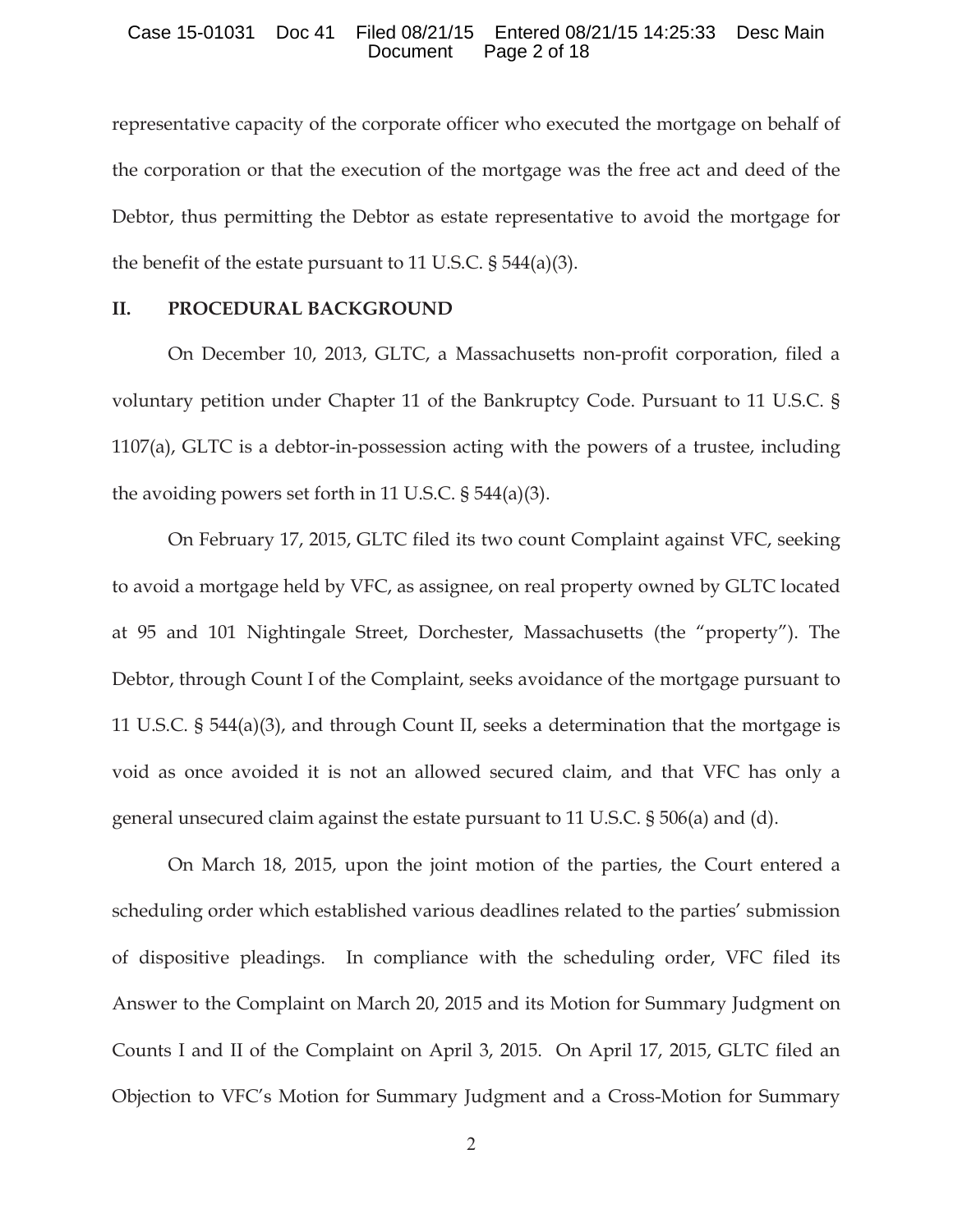#### Case 15-01031 Doc 41 Filed 08/21/15 Entered 08/21/15 14:25:33 Desc Main Document Page 3 of 18

Judgment on both counts of the Complaint. The Cross-Motions are supported by memoranda, and VFC's Motion is supported by statement of material undisputed facts which the Debtor does not contest, other than with respect to one assertion which is not material to adjudication of the dispute on summary judgment. Additionally, VFC also submitted an Affidavit of its counsel, Kate P. Foley, attesting to the truth and accuracy of exhibits in support of its Cross-Motion. The Court heard the Cross-Motions on June 11, 2015 and took them under advisement.

Although the parties do not dispute that GLTC executed and delivered the mortgage, the parties do dispute the validity of the certificate of acknowledgment annexed to the mortgage. Specifically, the parties dispute whether or not the certificate of acknowledgment complies with Massachusetts law such that it provides sufficient constructive notice of the mortgage to the Debtor as estate representative. The specific issue presented is whether the certificate of acknowledgment attached to the mortgage complies with Mass. Gen. Laws ch. 183, § 29. The parties agree that the issue of whether or not the certificate of acknowledgment is defective under Massachusetts law is dispositive of whether or not the mortgage can be avoided under 11 U.S.C. § 544.

Because the material facts necessary to resolve the Cross-Motions are not in dispute, they are ripe for summary judgment. The Court now makes its findings of fact and conclusions of law pursuant to Fed. R. Bankr. P. 7052.

### **III. FACTS**

On January 23, 2004, William E. Dickerson, Jr. ("Pastor Dickerson"), acting in his capacity as President of GLTC, executed a Mortgage and Security Agreement (the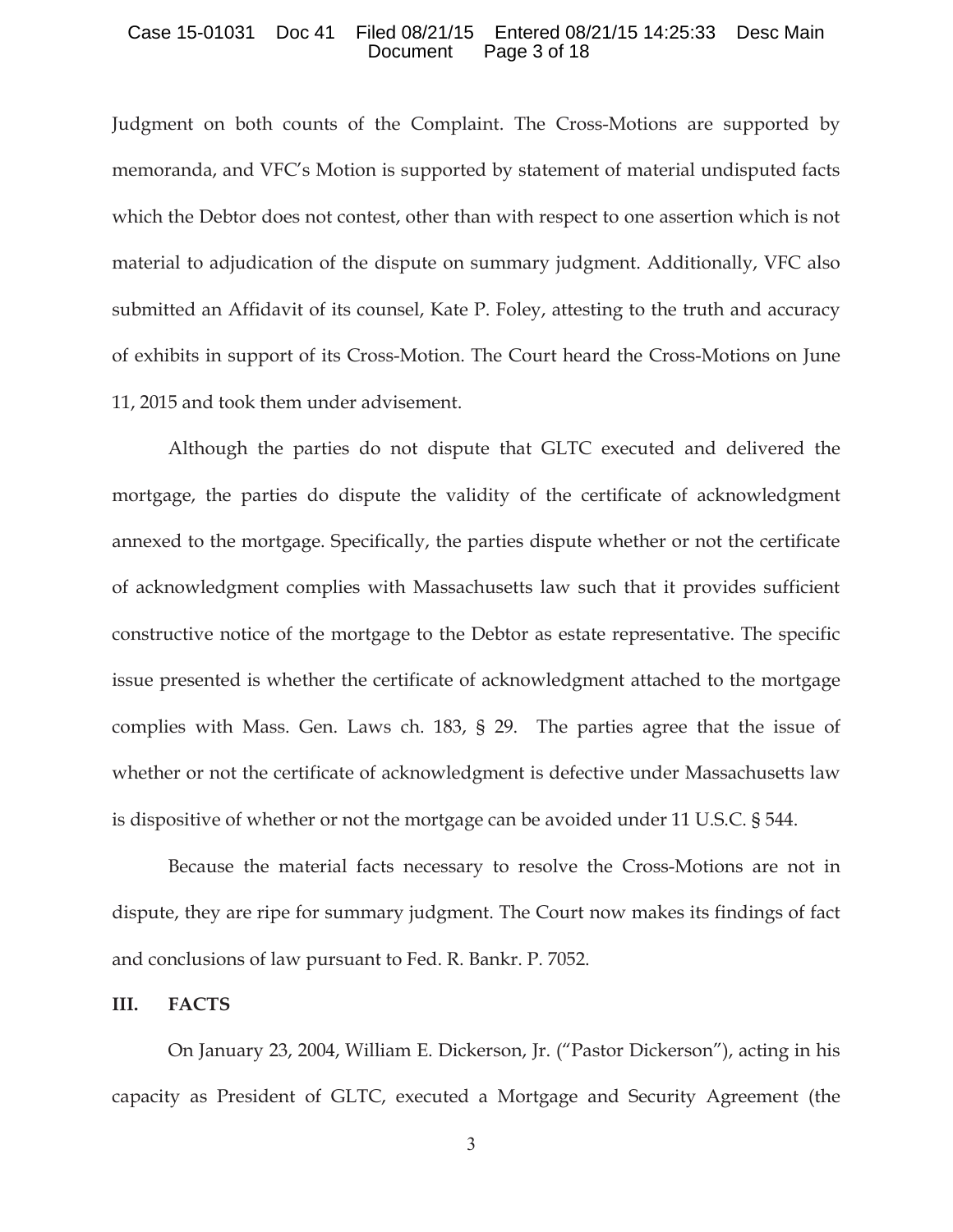#### Case 15-01031 Doc 41 Filed 08/21/15 Entered 08/21/15 14:25:33 Desc Main Document Page 4 of 18

"Mortgage") in favor of Citizens Bank of Massachusetts to secure payment of a promissory note executed on the same date. The Mortgage encumbering the property secured the note which was in the original principal amount of \$756,766. "Greater Love Tabernacle Church of Boston, Massachusetts (Church of God in Christ)"1 is defined as the "Mortgagor" in the Mortgage. The Mortgage was duly recorded at the Suffolk County Registry of Deeds on the same date as its execution.2 In connection with the loan from Citizens Bank of Massachusetts, Edith M. Ross, as Clerk of GLTC, executed a "Clerk's Certificate of Resolutions of Board of Directors Regarding New Loan From Citizens Bank of Massachusetts" in which she certified that Pastor Dickerson was the President of GLTC and that the Board of Directors of GTLC, acting by unanimous written consent, authorized GLTC, through its President or any other authorized officer, to execute and deliver to Citizens Bank of Massachusetts a mortgage on the property, a promissory note and other loan documents in connection with a loan from Citizens Bank of Massachusetts in the principal sum of \$756,766 (the "Clerk's Certificate"). The Clerk's Certificate was also recorded at the Suffolk County Registry of Deeds on January 23, 2004, immediately prior to the recording of the Mortgage.

 $1$  It is unclear whether this name was the former name of the Debtor, however, there is apparently no dispute between the parties that this entity is the Debtor.

<sup>2</sup> On February 13, 2012, RBS Citizens, N.A., as successor by merger to Citizens Bank of Massachusetts, executed an "Assignment and Assumption of Security Instruments" pursuant to which it assigned the Mortgage to VFC. VFC is the current holder of the Mortgage and the note.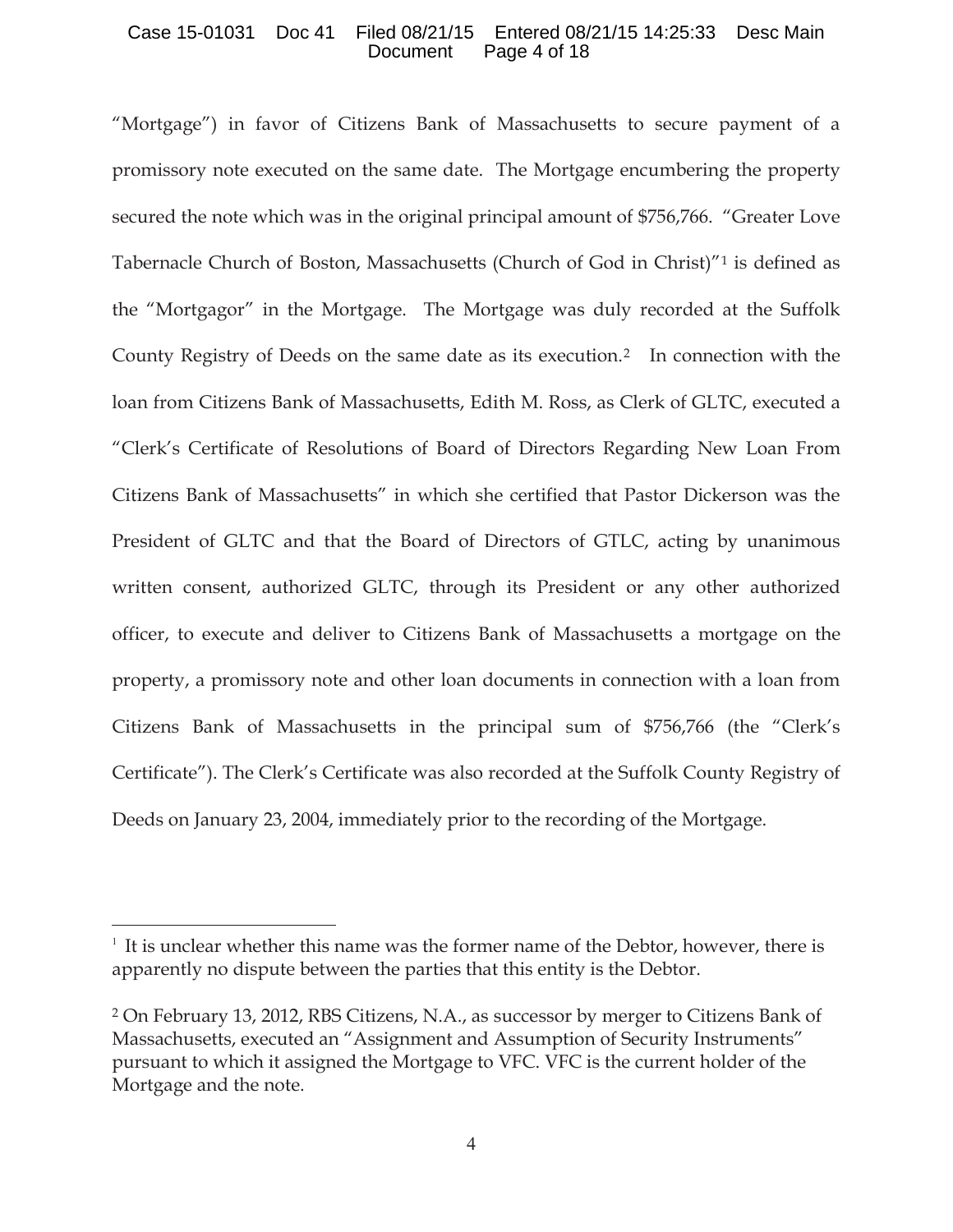There is no dispute that Pastor Dickerson signed the Mortgage and personally

appeared before the notary. The signature block on the Mortgage appears as follows:3

IN WITNESS WHEREOF, Mortgagor, intending to be legally bound hereby, has caused the Mortgage to be duly executed as a sealed instrument this *23rd* day of January, 2004.

WITNESS: MORTGAGOR:

/s*/ Randy Kaston* Greater Love Tabernacle Church of Boston, Massachusetts (Church of God in Christ)

> By: */s/ William E. Dickerson, Jr*. William E. Dickerson, Jr., President

The certificate of acknowledgment (hereinafter the "Certificate") appearing directly below the signature block provides as follows:

## COMMONWEALTH OF MASSACHUSETTS

Suffolk, ss. January *23,* 2004

Then personally appeared before me the above-named William E. Dickerson, Jr., and acknowledged the foregoing instrument to be his free act and deed and that of any entity named.

> */s/ Randy Kaston*  Notary Public *Randy Kaston*  Print Name *December 24, 2004*  My Commission expires

<sup>3</sup> Italicized text indicates handwritten insertions.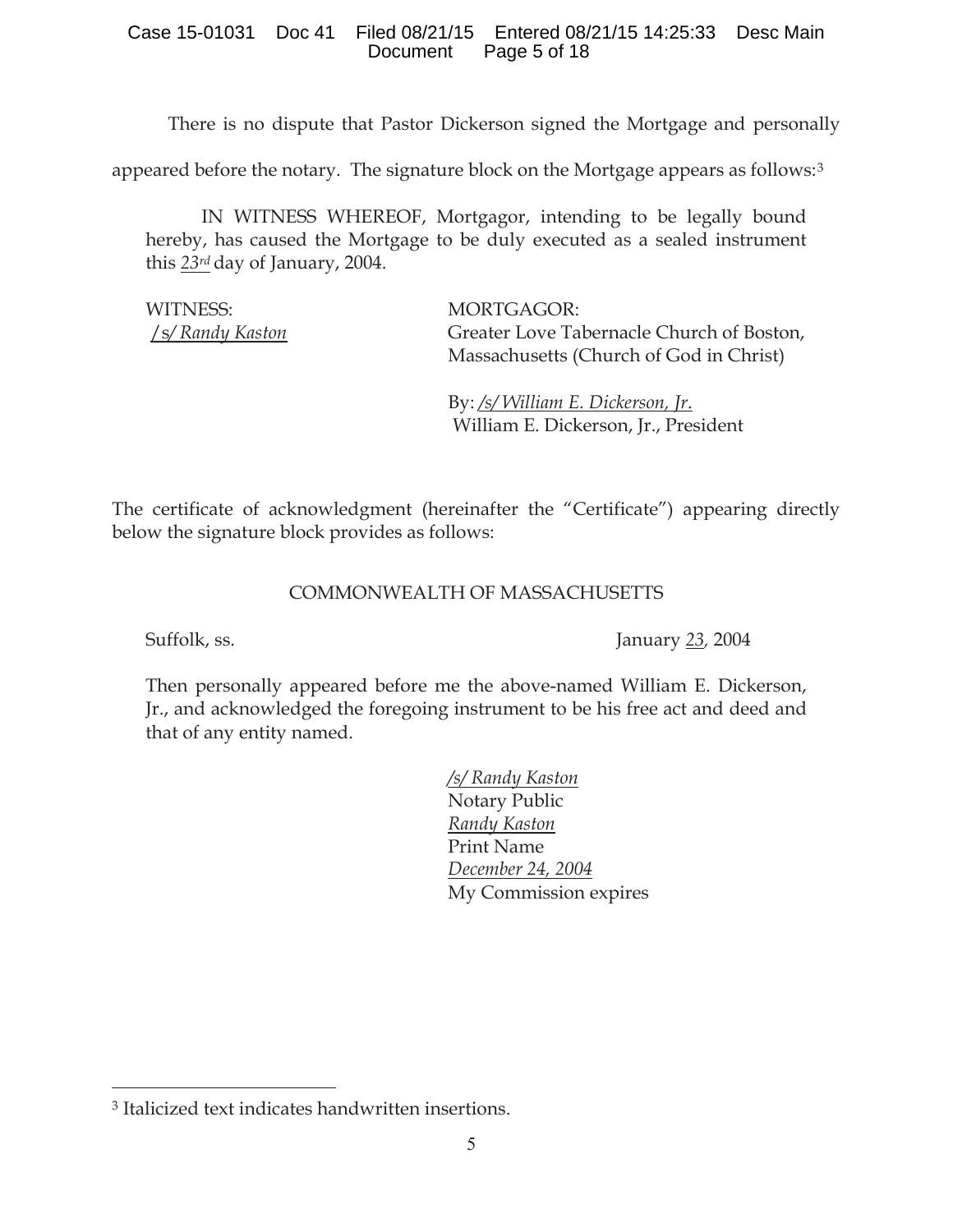## **IV. POSITIONS OF THE PARTIES**

#### A. The Debtor

GLTC asserts that the Certificate attached to the Mortgage is fatally defective as a matter of law because it "fails to certify unambiguously" that GLTC, as a corporate entity, properly acknowledged the Mortgage. Specifically, the Debtor maintains that the Certificate's ambiguous reference to "any entity named" and its failure to indicate Pastor Dickerson's representative capacity, leaves the Certificate "far short of the requirement of showing that Pastor Dickerson made the requisite acknowledgement to the notary that [*the Debtor's*] execution of the Mortgage was the free act and deed of [*the Debtor*.]" The Debtor argues that "any entity named," could be construed to refer to any number of unspecified entities, including Citizens Bank, Pastor Dickerson, individually, the notary, or even the Commonwealth of Massachusetts. The Certificate's failure to recognize Pastor Dickerson's representative capacity, according to the Debtor, "buttresses the conclusion that the Certificate is impermissibly ambiguous" because it does not provide that Pastor Dickerson acknowledged the Mortgage as the free act and deed of GLTC or as his free act and deed as GLTC's president.

In support of its position, GLTC relies on McOuatt v. McOuatt, 320 Mass. 410, 69 N.E.2d 806 (1946), in which the Massachusetts Supreme Judicial Court ruled that for a deed to be recorded and enforceable against others the certificate of acknowledgment must reflect that the grantor executed the deed of his own free will, as well as Mass. Gen. Laws ch. 183, § 29 which provides in pertinent part the following: "No deed shall be recorded unless a certificate of its acknowledgment or of the proof of its due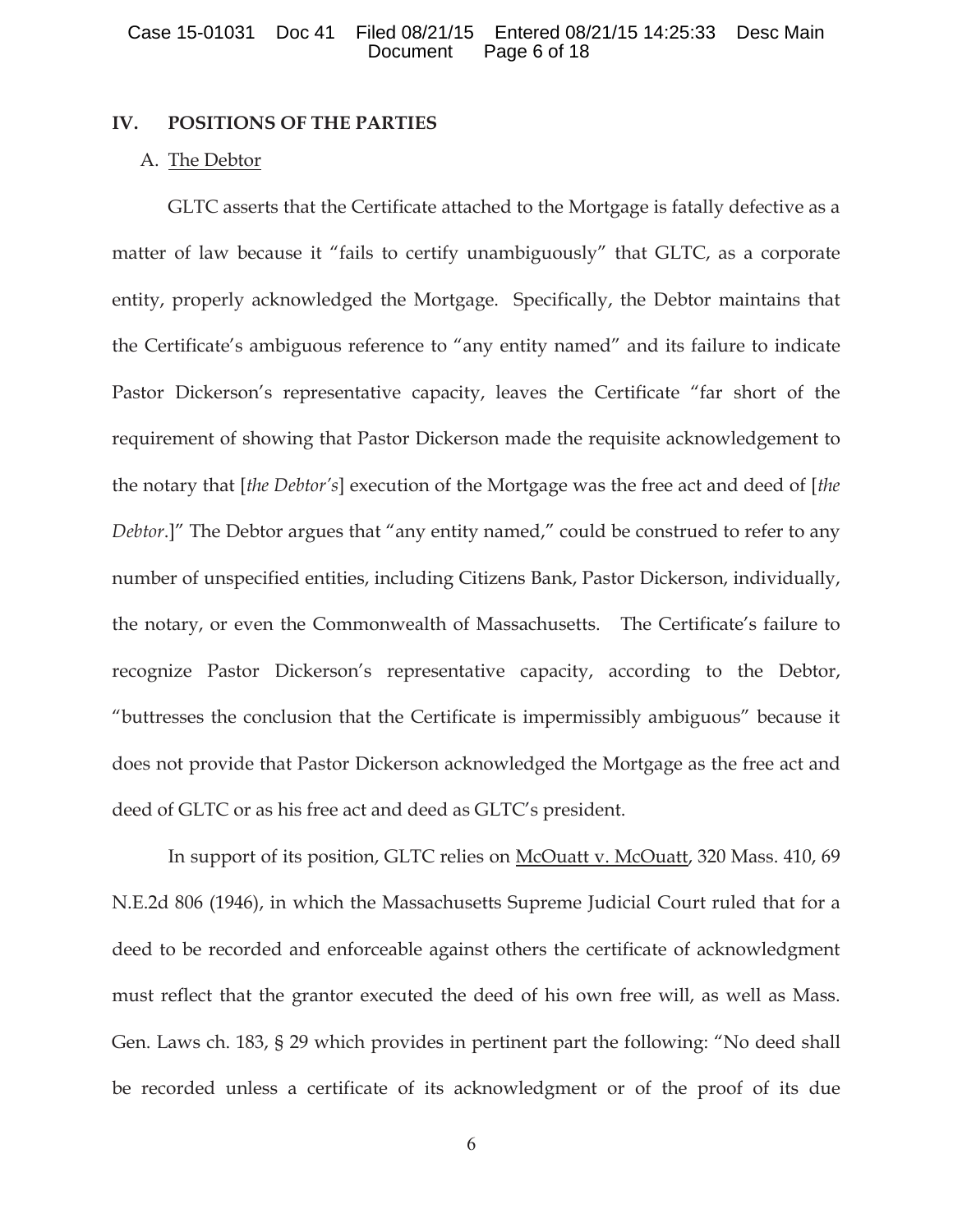### Case 15-01031 Doc 41 Filed 08/21/15 Entered 08/21/15 14:25:33 Desc Main Page 7 of 18

execution, made as hereinafter provided, is endorsed upon or annexed to it, and such certificate shall be recorded at length with the deed to which it relates. . . ." Mass. Gen. Laws ch. 183, § 29.4 GLTC also relies on Weiss v. Wells Fargo Bank, N.A. (In re Kelley), 498 B.R. 392 (B.A.P. 1st Cir. 2013), a case in which the identity of the grantor of a mortgage set forth on the certificate of acknowledgment was ambiguous and therefore void under Massachusetts law, and cites Agin v. Mortg. Elec. Registration Sys., Inc (In re Bower), No. 10-10993, Adv. Pro. No. 10-1092, 2010 WL 4023396 at \*5 (Bankr. D. Mass. Oct. 13, 2010)("It is well established law in Massachusetts that a defectively acknowledged mortgage cannot be legally recorded, and if recorded the mortgage does not, as a matter of law, provide constructive notice to future purchasers.")(footnote omitted), and Agin v. Mortg. Elec. Registration Sys., Inc. (In re Giroux), No. 08-14708- JNF, Adv. Pro. No. 08-1261, 2009 WL 1458173 (Bankr. D. Mass. May 21, 2009) *aff'd*, Mortg. Elec. Registration Sys., Inc. v. Agin, No. 09–CV–10988-PBS, 2009 WL 3834002 (D. Mass. Nov. 17, 2009).

Lastly, the Debtor maintains that, pursuant to the tolling provisions in 11 U.S.C. § 108 and the extension of the limitations period set forth in 11 U.S.C. § 546(a), its filing of the Complaint was timely notwithstanding Mass. Gen. Laws ch. 184, § 24 which

<sup>4</sup> A mortgage is considered a form of "deed" for purposes of the recording requirements. *See* Agin v. Mortg. Elec. Registration Sys., Inc. (In re Giroux), No. 08– 14708, Adv. P. No. 08-1261, 2009 WL 1458173 (Bankr. D. Mass. May 21, 2009) *aff'd*, Mortg. Elec. Registration Sys., Inc., v. Agin, No. 09–CV–10988-PBS, 2009 WL 3834002 (D. Mass. Nov. 17, 2009).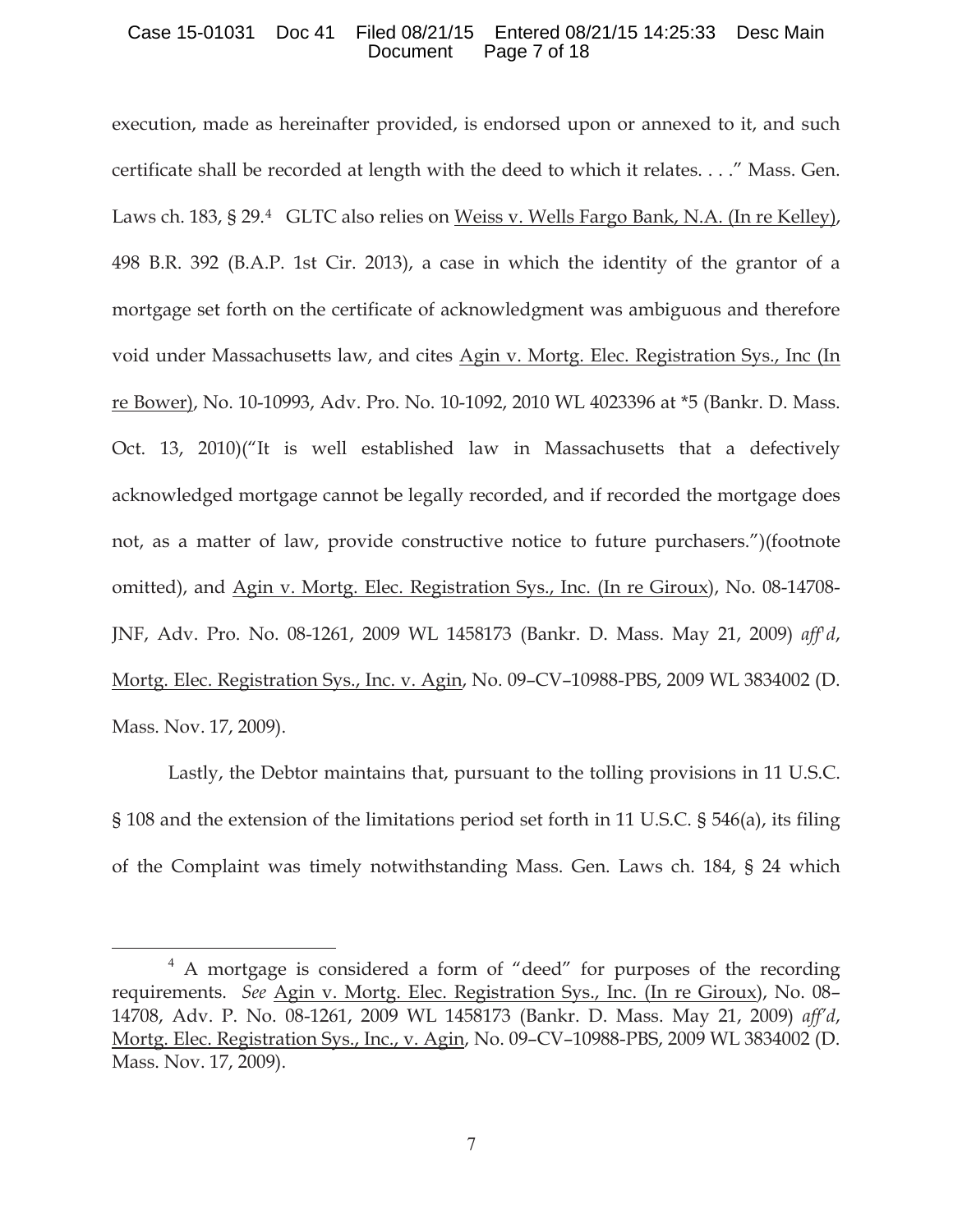#### Case 15-01031 Doc 41 Filed 08/21/15 Entered 08/21/15 14:25:33 Desc Main Page 8 of 18

establishes a ten year period after the recordation of a mortgage during which proceedings to contest the validity of the mortgage must be commenced.

B. VFC

VFC asserts that the Certificate is not defective and that it fully satisfies the requirements of Massachusetts law. As a result, it maintains, the recorded Mortgage provides constructive notice to bona fide purchasers, including the Debtor acting as estate representative. It also asserts that the Debtor is time barred from disputing the effectiveness of the Certificate in the Mortgage pursuant to Mass. Gen. Laws ch. 184, § 24.

VFC argues that the Certificate does not contain the obvious mechanical defects at issue in In re Kelley and the other cases relied upon by the Debtor and that it contains no ambiguity to render it defective under Massachusetts law when the Certificate is read in context with the Mortgage. It sets forth the following reasons: 1) the signature block on the Mortgage identifies GLTC as the Mortgagor; 2) the signature block identifies Pastor Dickerson in his capacity as President of GLTC; 3) the Certificate located immediately below the signature block identifies Pastor Dickerson and; 4) the notary attested that the granting of the Mortgage was Pastor Dickerson's "free act and deed and that of any entity named." Thus, according to VFC, when the Certificate is read in context with the Mortgage on which it appears, and not in a vacuum, there is no ambiguity concerning whether Pastor Dickerson executed the Mortgage in his capacity as an officer of the Debtor. VFC also relies on McOuatt v. McOuatt, 320 Mass. 410, 415 (1946)("No particular words are necessary as long as they amount to an admission that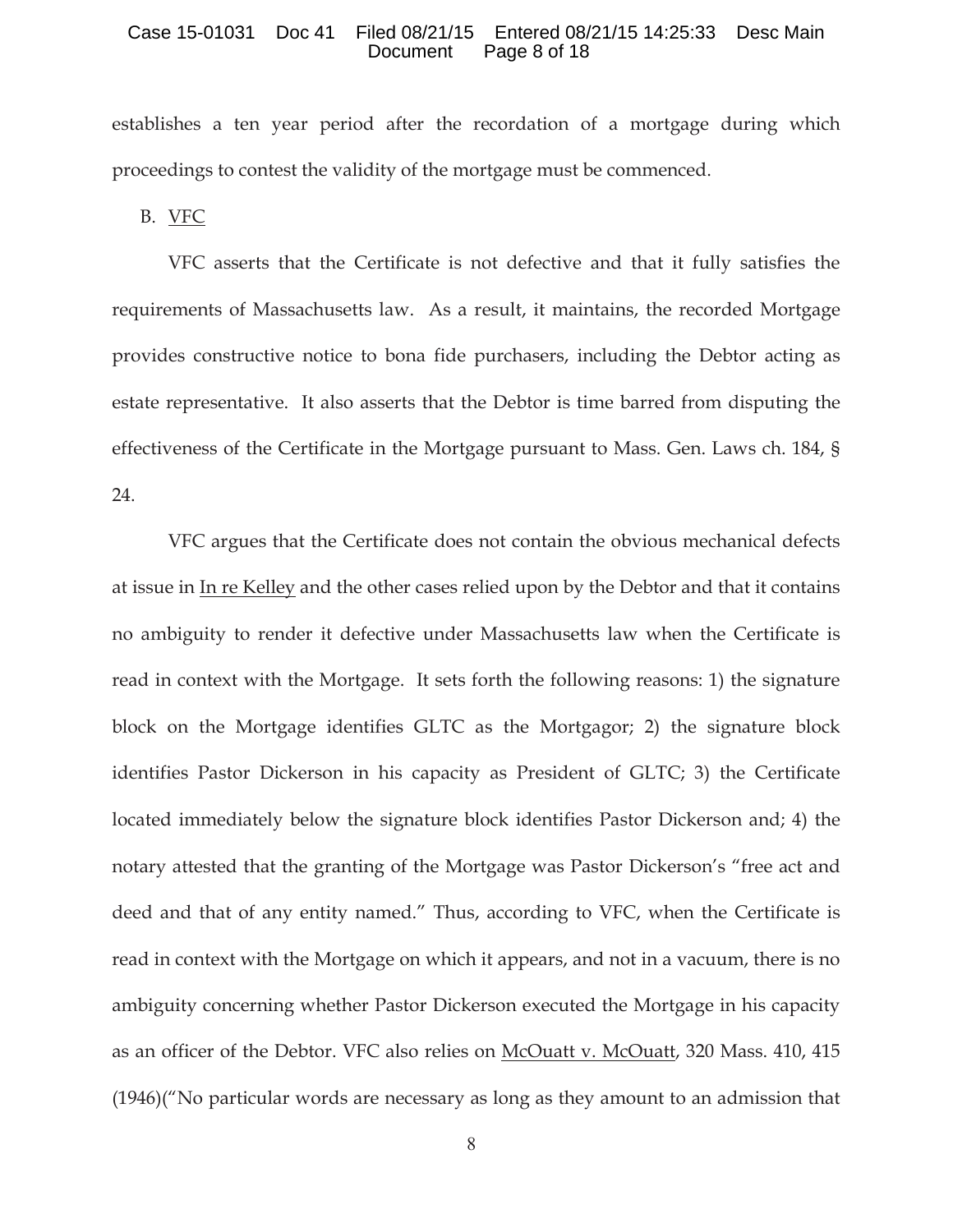#### Case 15-01031 Doc 41 Filed 08/21/15 Entered 08/21/15 14:25:33 Desc Main Page 9 of 18

[the signer] has voluntarily and freely executed the instrument."), for the proposition that Massachusetts' statutory scheme presented in Mass. Gen. Laws. ch. 183 permits flexibility in the exact verbiage in a certificate of acknowledgment, so long as it meets certain elements which this Certificate satisfies. VFC concludes that because the Certificate complies with Massachusetts case law and the statutory scheme, and contains no ambiguity, the Mortgage is valid and enforceable as a matter of state law and cannot be avoided by GLTC as a debtor-in-possession under the Bankruptcy Code.

#### **V. DISCUSSION**

#### A. The Summary Judgment Standard

As this court recently articulated in Lassman v. HSBC Bank USA, N.A. (In re DeMore), 530 B.R. 519 (Bankr. D. Mass. 2015), the summary judgment standard requires little explication, particularly where the material facts are not in dispute. In re DeMore, 530 B.R. at 528. "It is apodictic that summary judgment should be bestowed only when no genuine issue of material fact exists and the movant has successfully demonstrated an entitlement to judgment as a matter of law." Desmond v. Varrasso (In re Varrasso), 37 F.3d 760, 763 (1st Cir.1994) (citing Fed.R.Civ.P. 56(c)). The parties concede, and the Court finds, that there are no material facts in dispute and the issue presented is purely a legal one. One of the parties is entitled to judgment as a matter of law.

#### B. Applicable Law

As noted above, by virtue of 11 U.S.C. § 1107(a), GLTC is a debtor-in-possession acting with the powers of a trustee. Section 544(a)(3), known as the "strong arm" clause provides a trustee with certain "rights and powers," including "the power to avoid a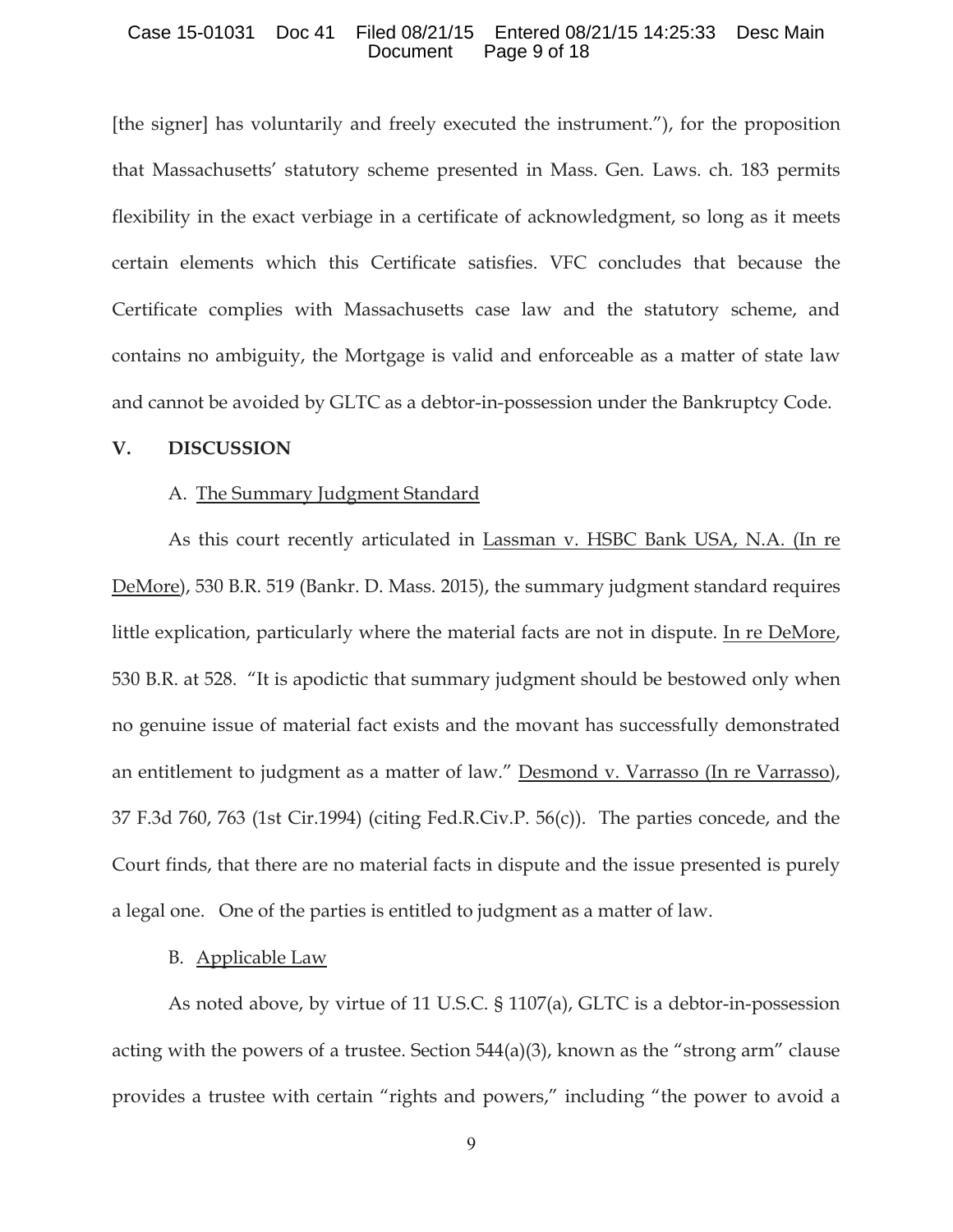## Case 15-01031 Doc 41 Filed 08/21/15 Entered 08/21/15 14:25:33 Desc Main Document Page 10 of 18

transfer by the debtor of an unperfected security interest in real property to the same extent a bona fide purchaser could avoid the transfer, regardless of any actual knowledge of the trustee." Weiss v. Wells Fargo Bank, N.A. (In re Kelley), 498 B.R. at 397 (quoting DeGiacomo v. CitiMortgage, Inc. (In re Nistad), Adv. No. 11–1179, 2012 WL 272750 at\*3 (Bankr. D. Mass. Jan. 30, 2012)).<sup>5</sup>

As this Court observed in Dwyer v. Rockland Trust Co. (In re Mammola), 474 B.R. 23 (Bankr. D. Mass. 2012), "[w]hile the Bankruptcy Code provides that the trustee shall enjoy the rights and powers of a bona fide purchaser, those rights and powers are defined by the law of the state where the property is located; in this case the law of Massachusetts." Id. at 30 (citing Butner v. United States, 440 U.S. 48, 99 S.Ct. 914, 59 L.Ed.2d 136 (1979); Stern v. Cont'l Assurance Co. (In re Ryan), 80 B.R. 264, 266 (D.Mass.1987), *aff'd*, 851 F.2d 502 (1st Cir.1988) (the rights and powers of a bona fide purchaser of real property are determined by the law of the state where the property is located). In In re Ryan, the United States Court of Appeals for the First Circuit

11 U.S.C. § 544(a)(3).

 $5$  Section 544(a)(3) provides in pertinent part the following:

<sup>(</sup>a) The trustee shall have, as of the commencement of the case, and without regard to any knowledge of the trustee or of any creditor, the rights and powers of, or may avoid any transfer of property of the debtor or any obligation incurred by the debtor that is voidable by-- . . .

<sup>(3)</sup> a bona fide purchaser of real property, other than fixtures, from the debtor, against whom applicable law permits such transfer to be perfected, that obtains the status of a bona fide purchaser and has perfected such transfer at the time of the commencement of the case, whether or not such a purchaser exists.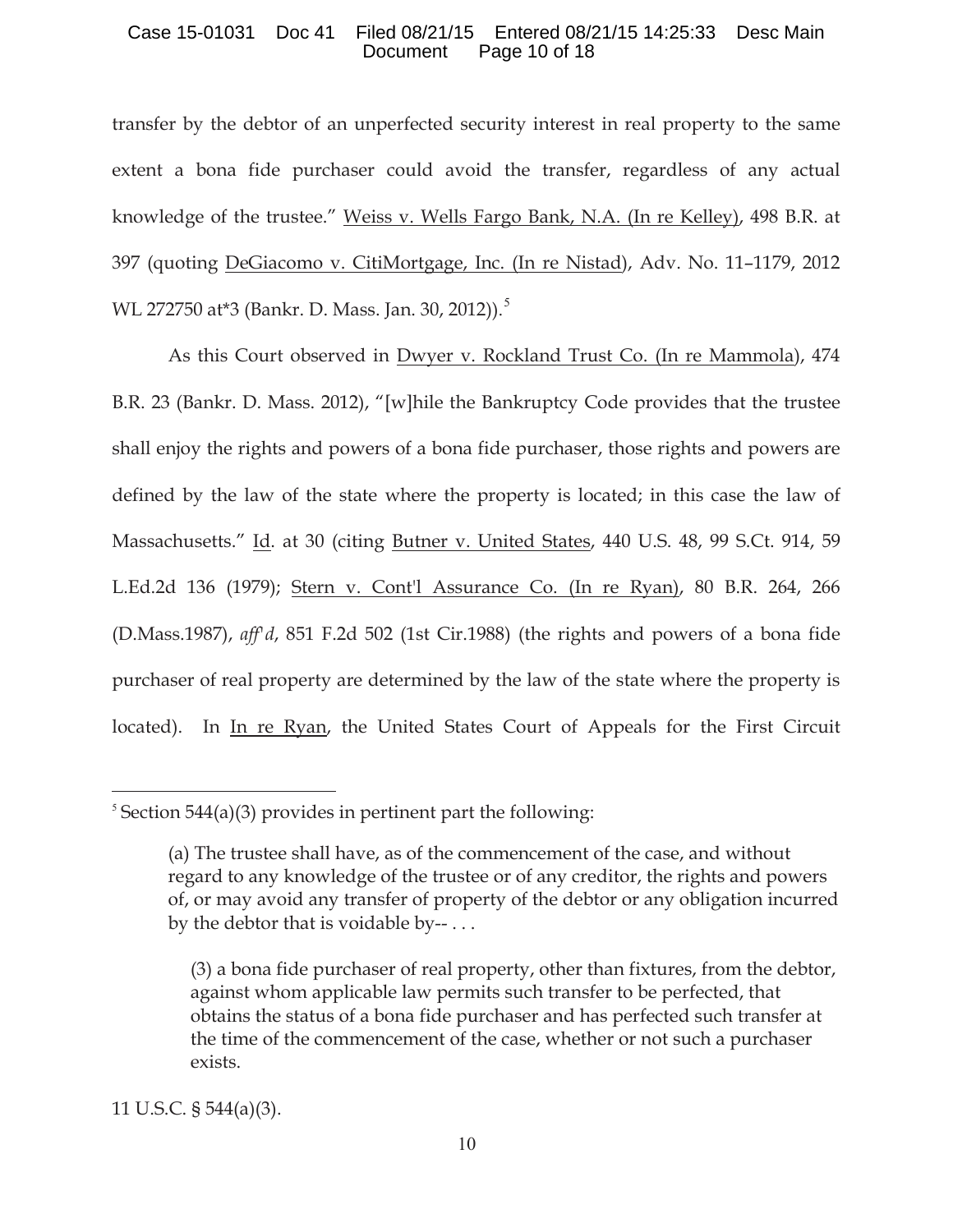## Case 15-01031 Doc 41 Filed 08/21/15 Entered 08/21/15 14:25:33 Desc Main Document Page 11 of 18

discussed the various types of notice, in addition to actual notice, emphasizing that even actual notice does not bind a trustee due to the statute's language ("without regard to any knowledge of the trustee . . ." as set forth in 11 U.S.C. § 544(a)). The Court of Appeals observed:

"Notice" is sometimes broken down into various types: constructive, actual, record, implied, imputed, inquiry, etc. The classifications of notice employed in Vermont case law and in many of the treatises are often confusing and seemingly contradictory. *See* 5 H. Tiffany, Law of Real Property § 1284 (B. Jones ed. 1939) (hereinafter Tiffany's Real Property) (noting that "the cases and textbooks are absolutely lacking in harmony"). A helpful formulation, however, appears in Tiffany's Real Property. Separating notice into two main types, actual and constructive, the treatise continues,

It would seem that one might properly be said to have *actual notice* when he has information in regard to a fact, or information as to circumstances an investigation of which would lead him to information of such fact, while he might be said to have *constructive notice* when he is charged with notice by a statute or rule of law, irrespective of any information which he might have, *actual notice* thus involving a mental operation on the person sought to be charged, and *constructive notice* being independent of any mental operation on his part.

In re Ryan, 851 F.2d at 506 (citing 5 Tiffany's Real Property § 1284, at 50) (emphasis in original). The court added: "Thus 'constructive notice' is not really 'notice,' as that word is commonly used, at all. Instead, constructive notice is a positive rule of state law that permits the prior purchaser to gain priority over a latter purchaser, *regardless* of whether the latter purchaser really knows of the prior purchase." Id. (emphasis in original). Concluding that "if a deed is properly recorded, all future purchasers have constructive knowledge of the deed," id. (citing 4 American Law of Property § 17.17), the court stated that "inquiry notice" "is not a type of notice separate from 'actual' or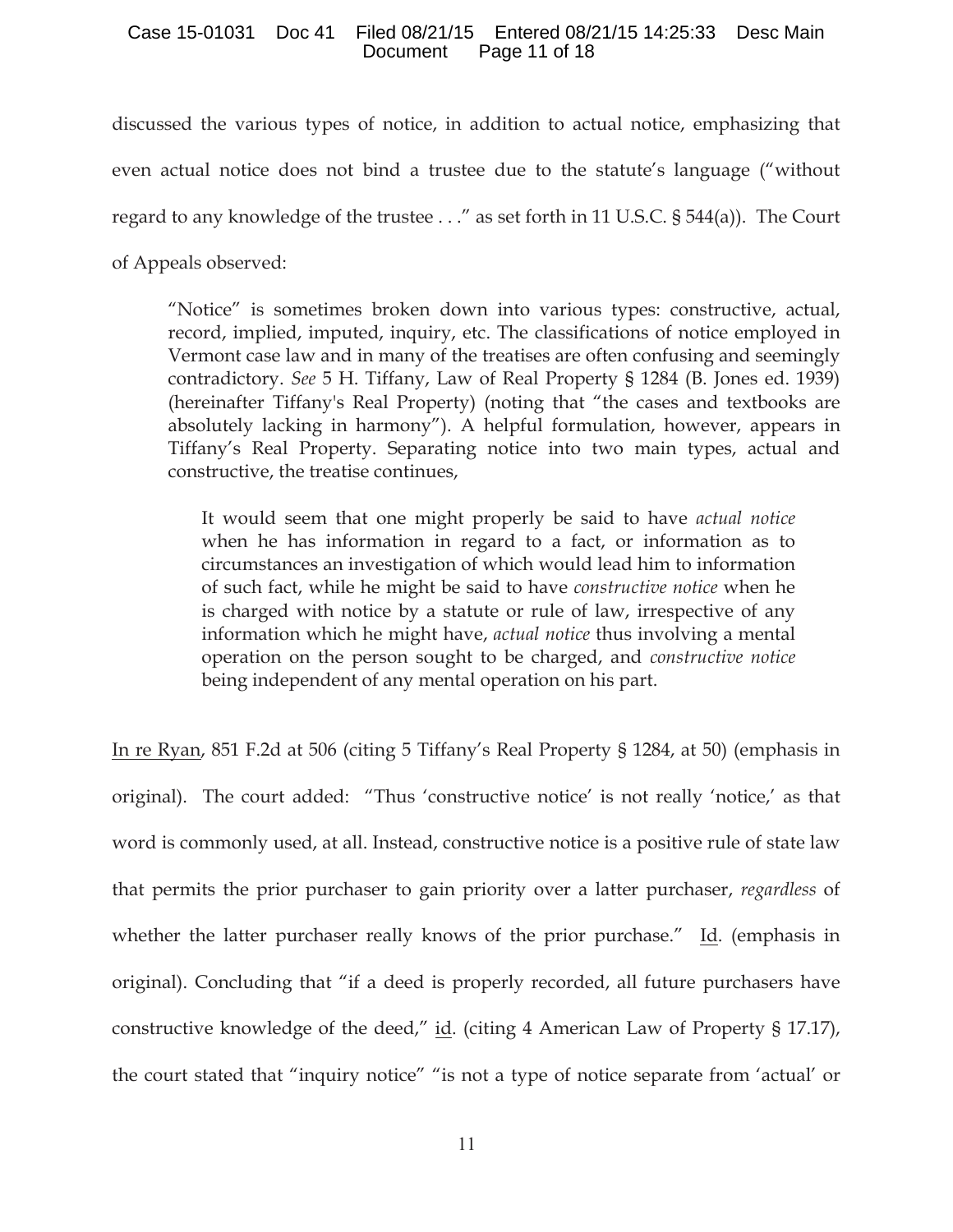#### Case 15-01031 Doc 41 Filed 08/21/15 Entered 08/21/15 14:25:33 Desc Main Page 12 of 18

'constructive' notice," adding "it is a corollary of both types." Id. at 507 (citing 5 Tiffany's Real Property § 1285).

## C. Case Law and Analysis

This Court does not write on a clean slate. Numerous courts in the District of Massachusetts, as well as the United States Bankruptcy Appellate Panel for the First Circuit, have considered the adequacy of acknowledgments of mortgages that have been accepted for recording. *See, e.g*., Weiss v. Wells Fargo Bank, N.A. (In re Kelley), 498 B.R. 392 (B.A.P. 1st Cir. 2013); Agin v. Green Tree Servicing, LLC (In re Shubert), No. 14-14739-JNF, Adv. Pro. No. 14-1220, \_\_ B.R. \_\_ (Bankr. D. Mass. Aug. 19, 2015); Lassman V. HSBC Bank USA, N.A. (In re DeMore), 530 B.R. 519 (Bankr. D. Mass. 2015); Mbazira v. Ocwen Loan Serv., LLC (In re Mbazira), No. 13-16586-WCH, Adv. P. No. 14- 1055, 2015 WL 1543908 (Bankr. D. Mass. Mar. 31, 2015); Mbazira v. Ocwen Loan Serv., LLC (In re Mbazira), 518 B.R. 11 (Bankr. D. Mass. 2014); DeGiacomo v. CitiMortgage, Inc. (In re Nistad), No. 10-17435-WCH, Adv. P. No. 11-1179, 2012 WL 272750 (Bankr. D. Mass. Jan. 30, 2012); Agin v. Mortg. Elec. Registration Sys., Inc. (In re Bower), No. 10– 10993–WCH, Adv. P. No. 10-1092, 2010 WL 4023396 (Bankr. D. Mass. Oct. 13, 2010); Agin v. Mortg. Elec. Registration Sys., Inc. (In re Giroux), No. 08–14708-JNF, Adv. P. No. 08-1261, 2009 WL 1458173 (Bankr. D. Mass. May 21, 2009) *aff'd*, Mortg. Elec. Registration Sys., Inc. v. Agin, No. 09–CV–10988-PBS, 2009 WL 3834002 (D. Mass. Nov. 17, 2009).

Mass. Gen. Laws ch. 183, § 29 provides, in pertinent part: "No deed shall be recorded unless a certificate of its acknowledgment or of the proof of its due execution,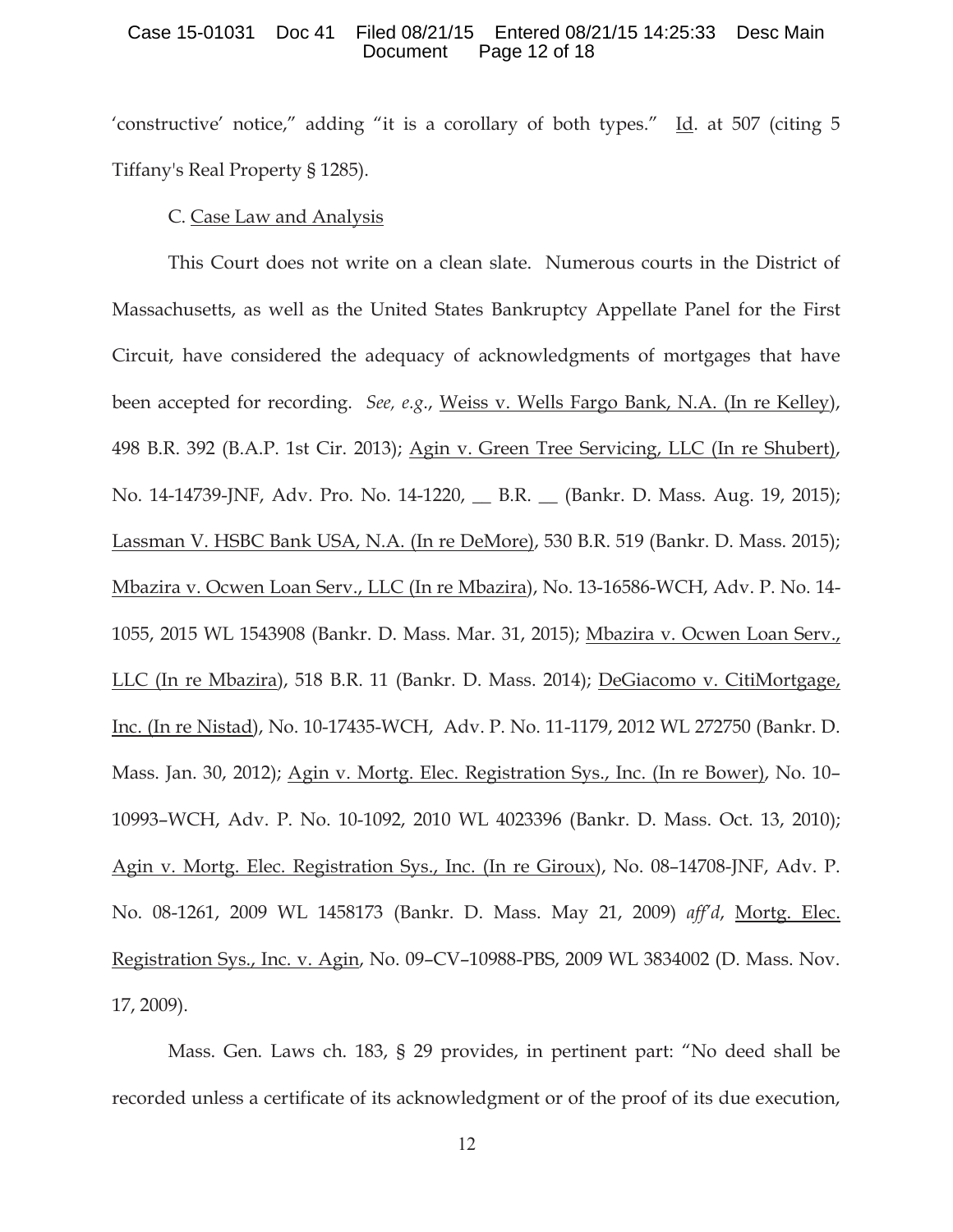### Case 15-01031 Doc 41 Filed 08/21/15 Entered 08/21/15 14:25:33 Desc Main Document Page 13 of 18

made as hereinafter provided, is endorsed upon or annexed to it, and such certificate shall be recorded at length with the deed to which it relates. . . . " Thus, Massachusetts law requires that for a deed or conveyance to be properly recorded and enforceable against the world, a certificate of acknowledgment must be endorsed along with the deed executing the conveyance. Mass. Gen. Laws ch. 183, § 29. "The certificate of acknowledgment furnishes formal proof of the authenticity of the execution of the instrument when presented for recording." McOuatt v. McOuatt, 320 Mass. at 413. In order for a mortgage of land in Massachusetts to be unavoidable by a bankruptcy estate representative, the mortgage must be properly acknowledged and recorded. *See* In re Kelley 498 B.R. at 398, 400-01. *See also* In re Bower, 2010 WL 4023396, at \* 5 (Bankr. D. Mass. Oct 13, 2010) ("It is well established law in Massachusetts that a defectively acknowledged mortgage cannot be legally recorded, and if recorded the mortgage does not, as a matter of law, provide constructive notice to future purchasers"). A mortgage that is not properly acknowledged and recorded is not a secured claim and can be avoided by a trustee. 11 U.S.C §§ 506(a) and (d) and 544(a).

Although Massachusetts law requires a certificate of acknowledgment, the statutory scheme does not specify the language that must be used,<sup>6</sup> and "Massachusetts

<sup>&</sup>lt;sup>6</sup> Although Mass. Gen. Laws ch. 183, § 42 references forms set forth in the appendix to the statute for taking acknowledgments, the use of those forms is not mandatory. In re Kelley, 498 B.R. at 399. Furthermore, while Revised Executive Order No. 455 (04–04), promulgated by the Governor of the Commonwealth of Massachusetts, lists several forms for notaries to use when issuing certificates of acknowledgment, those forms are not mandatory nor do they supersede the statutory scheme. In re Dessources, 430 B.R. 330, 335 (Bankr. D. Mass. 2010)(citing Revised Executive Order No. 455 (04–04), § 1(c)). *See also* Executive Order No. 455 at § 5(j). *See also* Agin v. Green Tree Servicing, LLC (In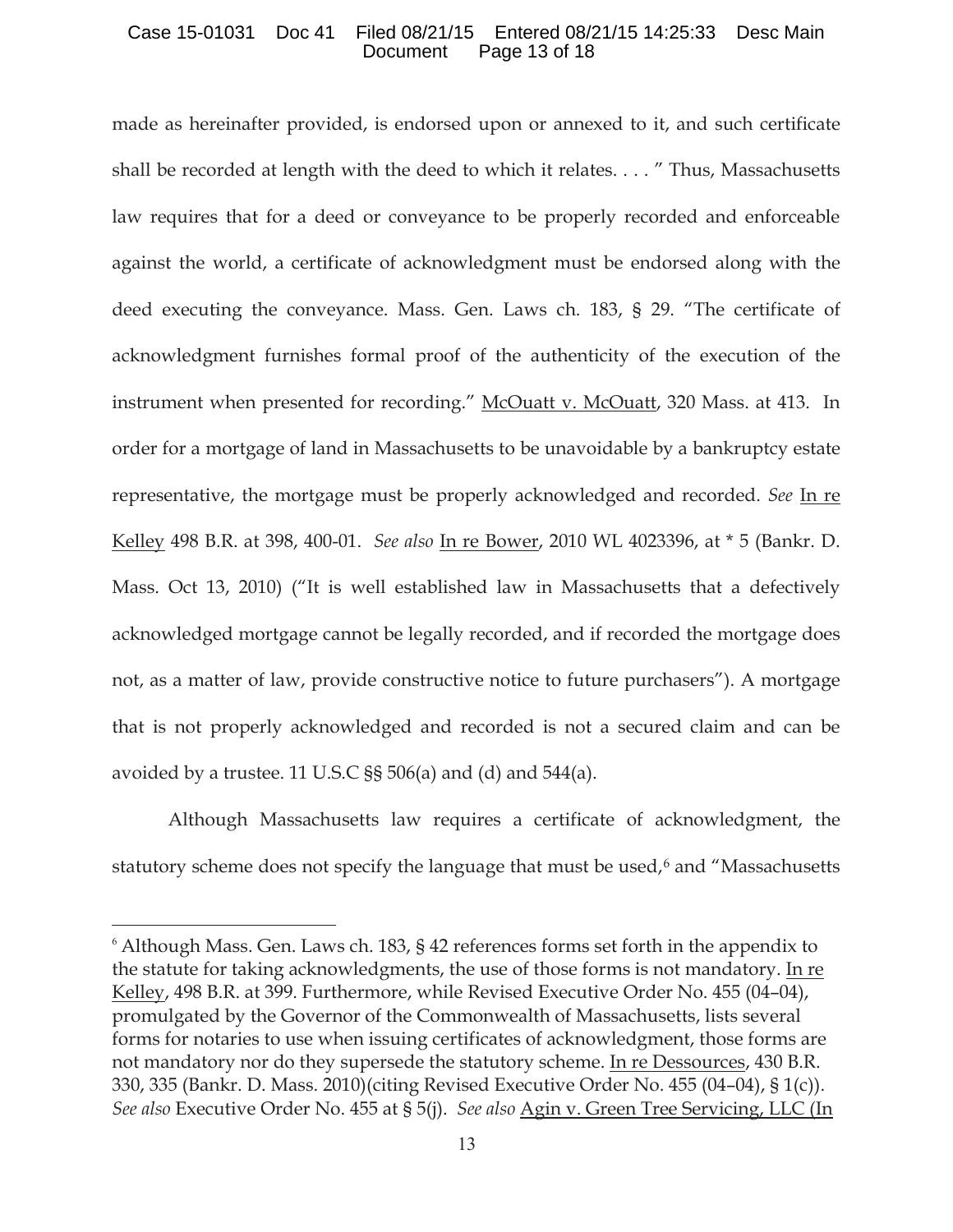### Case 15-01031 Doc 41 Filed 08/21/15 Entered 08/21/15 14:25:33 Desc Main Document Page 14 of 18

has not been strict in the actual form of the acknowledgement." Bank of America, N.A. v. Casey, 517 B.R. 1, 4 (D. Mass. 2014), *certifying questions to the Supreme Judicial Court for the Commonwealth of Massachusetts,* Bank of America, N.A. v. Casey (In re Pereira), 791 F.3d 180 (1st Cir. 2015). In McOuatt v. McOuatt, the Supreme Judicial Court of Massachusetts recognized that "[a]n acknowledgment is the formal statement of the grantor to the official authorized to take the acknowledgment that the execution of the instrument was his free act and deed. No particular words are necessary as long as they amount to an admission that [the grantor] has voluntarily and freely executed the instrument." McOuatt, 320 Mass. at 415. Ultimately this dispute hinges on whether or not the Certificate "unequivocally express[es] that that the execution of the Mortgage was the free act and deed of the principals," here, the corporate Debtor, GLTC. *See* In re Kelley, 498 B.R. at 400.

The Bankruptcy Appellate Panel for the First Circuit, as well as this Court, have analyzed certificates of acknowledgment that were challenged as defective because they omitted reference to the mortgagor's representative capacity. In In re Kelley, 498 B.R. 392 (B.A.P. 1st Cir. 2013), the Panel ruled that a certificate of acknowledgment was materially defective because it was unclear that the mortgagors, who had granted a power of attorney to a lawyer, had executed the mortgage as their free act and deed, observing "…we are left to speculate whether the voluntariness relates to the principals

re Shubert), No. 14-14739-JNF, Adv. Pro. No. 14-1220, at p. 9, n.7, \_\_ B.R. \_\_ (Bankr. D. Mass. Aug. 19, 2015). The Debtor does not assert that the Certificate is defective because it does not comport with the text of the forms set forth in the appendix to Mass. Gen. Laws ch. 183 or in Executive Order No. 455.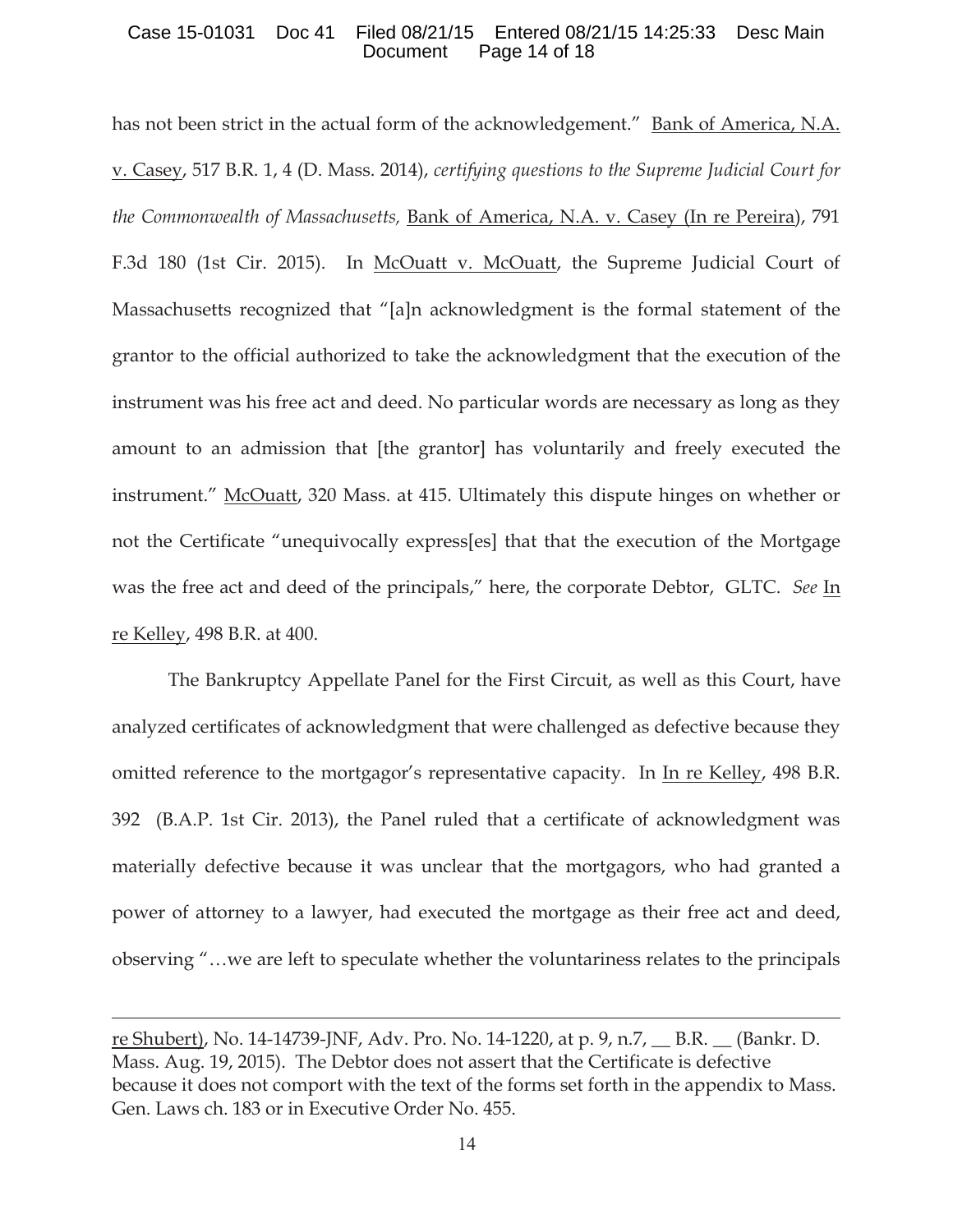#### Case 15-01031 Doc 41 Filed 08/21/15 Entered 08/21/15 14:25:33 Desc Main Page 15 of 18

(the Debtors) or to the attorney-in-fact.  $\dots$  " Id. at 400. As the acknowledgment was flawed under Massachusetts law, the Panel held that it did not provide constructive notice to a bona fide purchaser such as the bankruptcy trustee. Id. at 401. In In re DeMore, 530 B.R. 519 (Bankr. D. Mass. 2015), this Court ruled that a certificate of acknowledgment in a mortgage was defective because it was unclear whether the attorney who executed the mortgage under a power of attorney was acting in his representative capacity or individually, observing: "Indeed, the language in the acknowledgment is unclear as it is capable of two different interpretations as to who personally appeared before the notary, either Malloy or the Debtors." Id. at 532.

In the present case, the Debtor has failed to establish that the Certificate attached to the Mortgage is materially defective. Based upon a review of the Certificate, the Court finds that it is unambiguous and satisfies the requirements of Massachusetts law.

A plain reading of the Certificate and the four corners of the page on which it is printed leaves no doubt that the notary, in executing the Certificate, recognized that Pastor Dickerson appeared before her and signed the Mortgage as the free act and deed of GLTC. The signature block on the Mortgage identifies the Mortgagor as GLTC and reflects that Pastor Dickerson signed the Mortgage as President of GLTC. Immediately below his signature as President of GLTC on the Mortgage, the Certificate appears and reflects that Pastor Dickerson personally appeared before the notary and executed the Mortgage as "his free act and deed and that of any entity named." The phrase "his free act and deed and that of any entity named" in the Certificate, when logically read with the signature block of the Mortgage itself, leads to but one conclusion, namely that the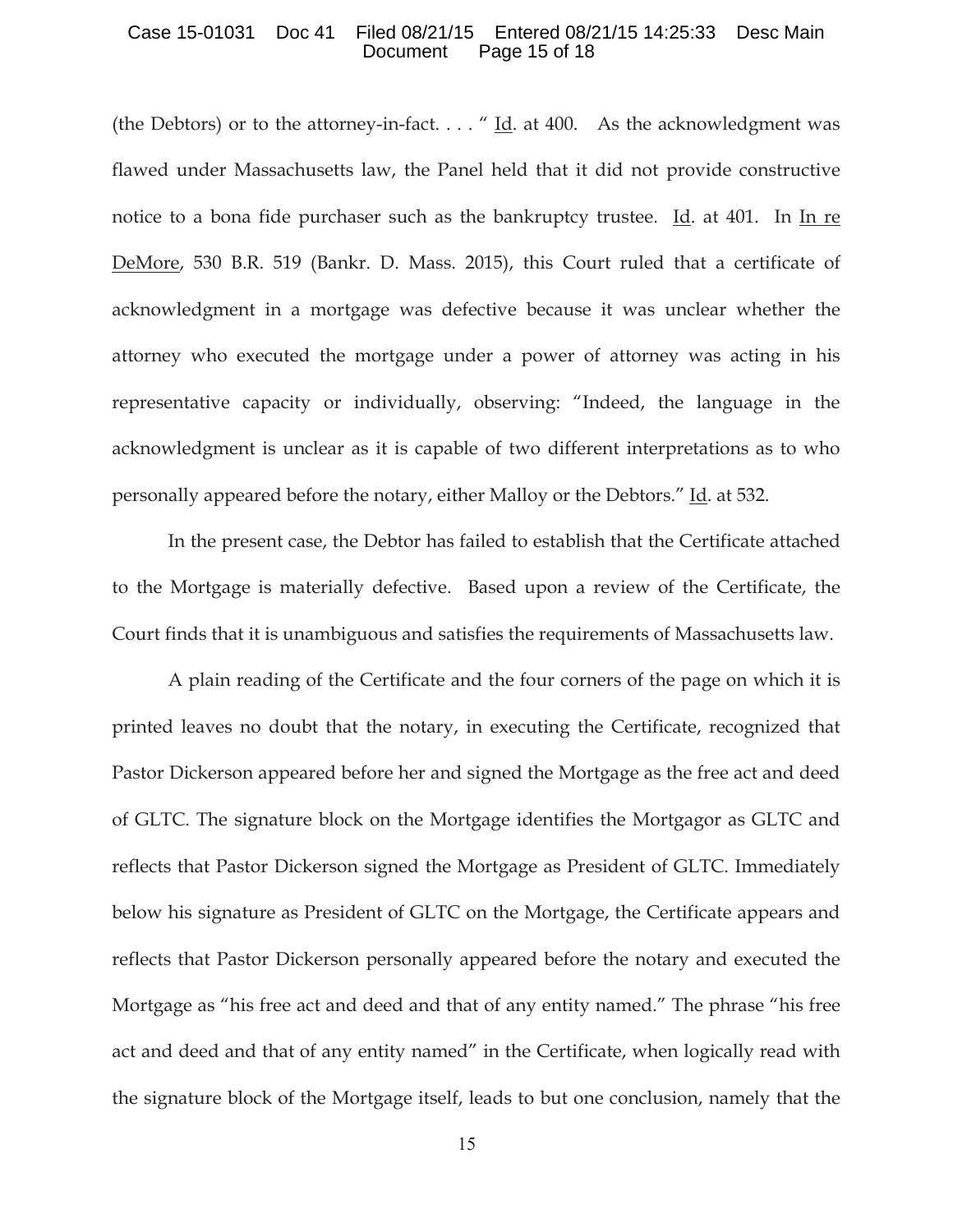## Case 15-01031 Doc 41 Filed 08/21/15 Entered 08/21/15 14:25:33 Desc Main Document Page 16 of 18

language "and that of any entity named" refers to the entity named immediately above, GLTC. Much like the reference in the Certificate to the "foregoing instrument" as an undisputed reference to the Mortgage, there is nothing confusing about the Certificate when read together with the signature block appearing directly above it, particularly where there is no dispute that Pastor Dickerson appeared before the notary and that he was the President of GLTC on the date he signed the Mortgage. *See* In re Kelley, 498 B.R. at 400-01, (finding the certificate fatally defective where upon a plain reading of the certificate of acknowledgment it was unclear whether the granting of the mortgage was the "voluntary act of the debtors" or the attorney-in-fact); Agin v Mort. Elec. Reg. Sys., Inc. (In re Giroux), 2009 WL 1458173, at \*9 (Bankr. D. Mass. May 21, 2009)(finding the certificate of acknowledgment patently defective under Massachusetts law where it omitted the name of the grantor/debtor); Agin v Mort. Elec. Reg. Sys., Inc. (In re Bower), 2010 WL 4023396 (Bankr. D. Mass. Oct. 13, 2010)(same).

The Debtor's argument that the phrase "any entity named," could refer to an entity other than the Debtor, is implausible, indeed absurd, where a plain reading of the four corners of the document leads to the obvious conclusion that GLTC was granting the Mortgage through its President, the same person who appeared before the notary.7 It is undisputed that Pastor Dickerson signed the Mortgage on behalf of GLTC, in his

<sup>7</sup> The Debtor's argument that the phrase "any entity named" *could* refer to other entities named in the Mortgage, namely, Pastor Dickerson in his individual capacity, Citizens Bank of Massachusetts, the notary, or the Commonwealth of Massachusetts, is a labored attempt to create an ambiguity which does not exist. Indeed, the Clerk's Certificate, which was recorded immediately prior to the Mortgage, reflects that Pastor Dickerson was expressly authorized by GLTC to execute a mortgage in favor of Citizens Bank of Massachusetts in connection with a loan in the exact amount secured by the Mortgage.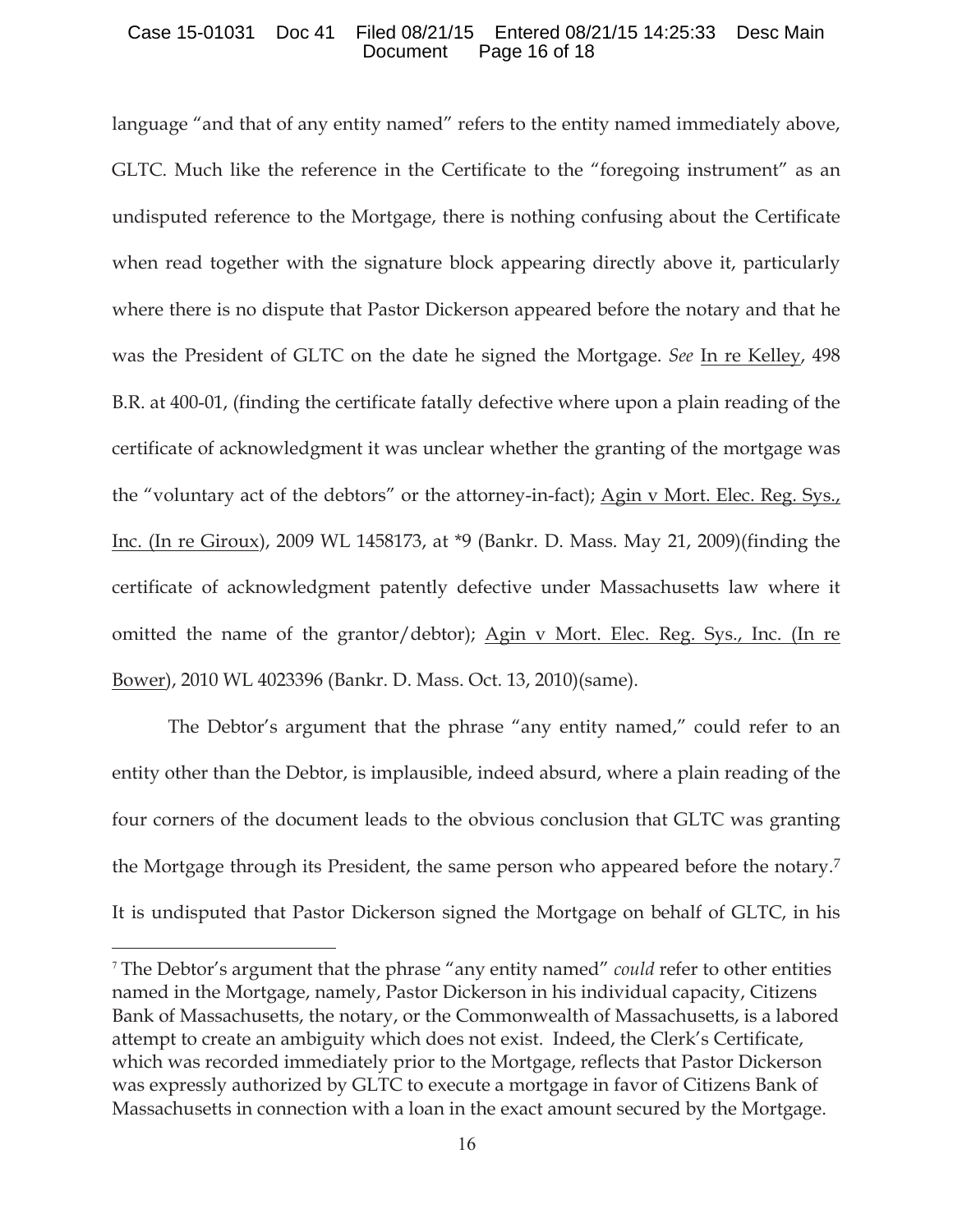#### Case 15-01031 Doc 41 Filed 08/21/15 Entered 08/21/15 14:25:33 Desc Main Document Page 17 of 18

capacity as President of the mortgagor, GLTC. It also is clear that Pastor Dickerson voluntarily executed the Mortgage as the Debtor's President even though his representative capacity is omitted from the Certificate. There can be no doubt that Pastor Dickerson acknowledged the Mortgage as the voluntary act of the corporation, due to the language referring to the entity. Pastor Dickerson as an individual did not grant the Mortgage, GLTC did. Any other interpretation strains logic and credulity. The present case is distinguishable from Kelley and DeMore because the representative capacity of Pastor Dickerson cannot be reasonably questioned given the language of the Mortgage and the Certificate. The Certificate in this case is not defective under Massachusetts law, and cannot be avoided by the debtor-in-possession acting as a trustee using the avoiding powers set forth in 11 U.S.C § 544.

Based upon the foregoing analysis, VFC has shown that the Certificate attached to the Mortgage is not defective, that bona fide purchasers have constructive notice of the Mortgage and that it is unavoidable by the Debtor pursuant to 11 U.S.C.  $\S$  544(a)(3). Accordingly, VFC is entitled to judgment as a matter of law on Count I of the Complaint. Count II of the Complaint, which is dependent upon Count I, is moot. In light of this ruling, the Court need not address VFC's argument that the Debtor's Complaint is time-barred.